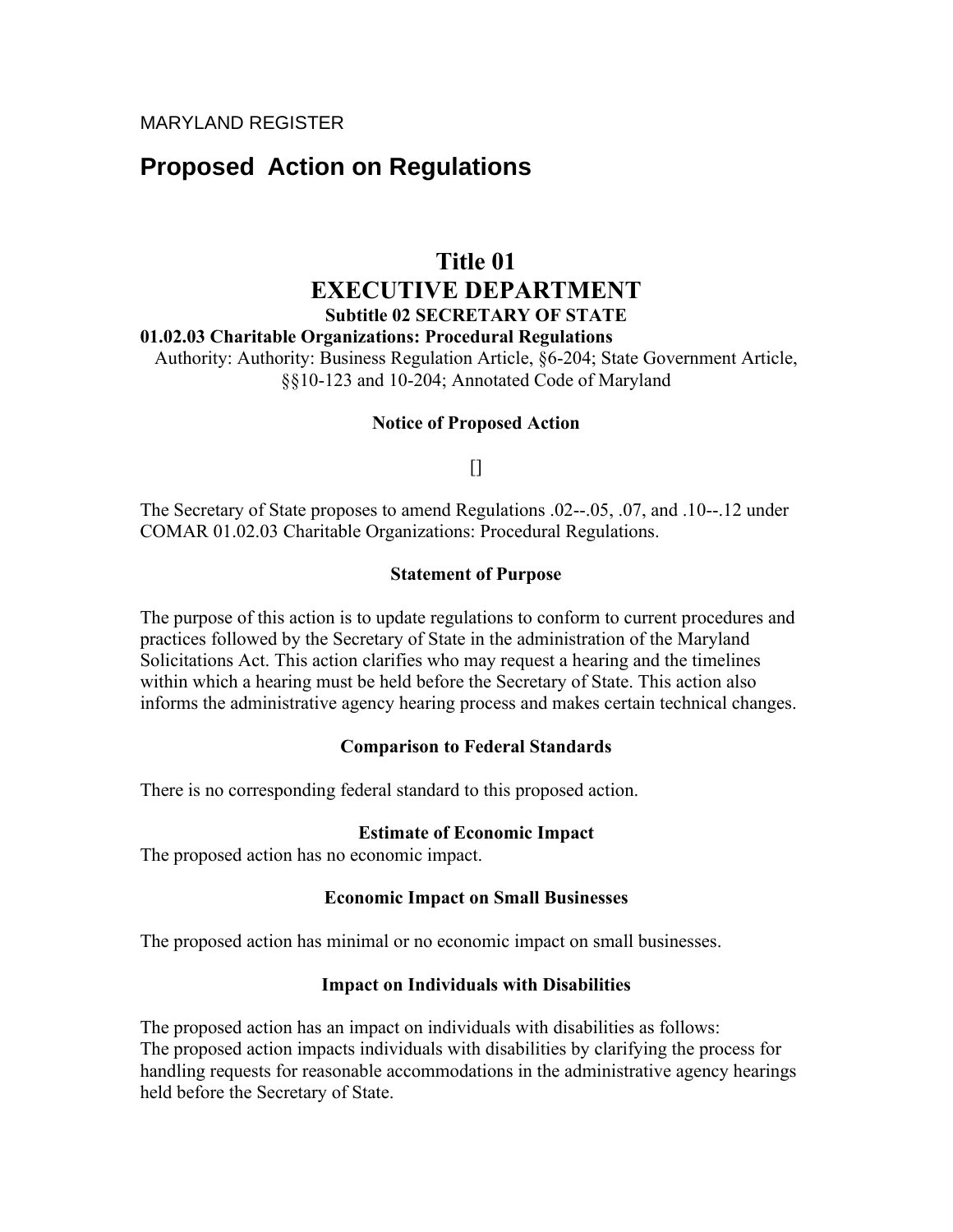# **Opportunity for Public Comment**

Comments may be sent to Michael P. Schlein, Division Administrator, Charitable Organizations Division, Office of the Secretary of State, 16 Francis Street, Annapolis, MD 21401, or call 410-260-3863, or email to michael.schlein @maryland.gov, or fax to. Comments will be accepted through June 21, 2022. A public hearing has not been scheduled.

# **Economic Impact Statement Part C**

A. Fiscal Year in which regulations will become effective: FY 2023

B. Does the budget for the fiscal year in which regulations become effective contain funds to implement the regulations?

No

C. If 'yes', state whether general, special (exact name), or federal funds will be used:

D. If 'no', identify the source(s) of funds necessary for implementation of these regulations:

No funds are necessary for the implementation of these regulations.

E. If these regulations have no economic impact under Part A, indicate reason briefly: The proposed changes to the regulations have no economic impact because they simply updated the previous regulations to align them with our business practices.

F. If these regulations have minimal or no economic impact on small businesses under Part B, indicate the reason and attach small business worksheet.

The proposed changes to the regulations have no economic impact on small businesses because they simply updated the previous regulations to align them with our business practices..

G. Small Business Worksheet:

1a. Intended Beneficiaries. Who are the intended beneficiaries of the proposed regulation? Are these intended beneficiaries primarily households or businesses?

Businesses, specifically charitable organizations.

1b. Intended Beneficiaries: Households. If households are the primary intended beneficiaries, will the proposal affect their income or purchasing power such that the volume or patterns of their consumer spending will change? If so, what directions of change would you anticipate? Will these expected spending changes have a disproportionate impact on small businesses? Can you descriptively identify the industries or types of business activities that are impacted?

Households will not be affected by the proposed action.

1c. Intended Beneficiaries: Businesses. If businesses are the intended beneficiaries, identify the businesses by industry or by types of business activities. How will businesses be impacted? Are these Maryland establishments disproportionately small businesses? If so, how will these Maryland small businesses be affected? Can you identify or estimate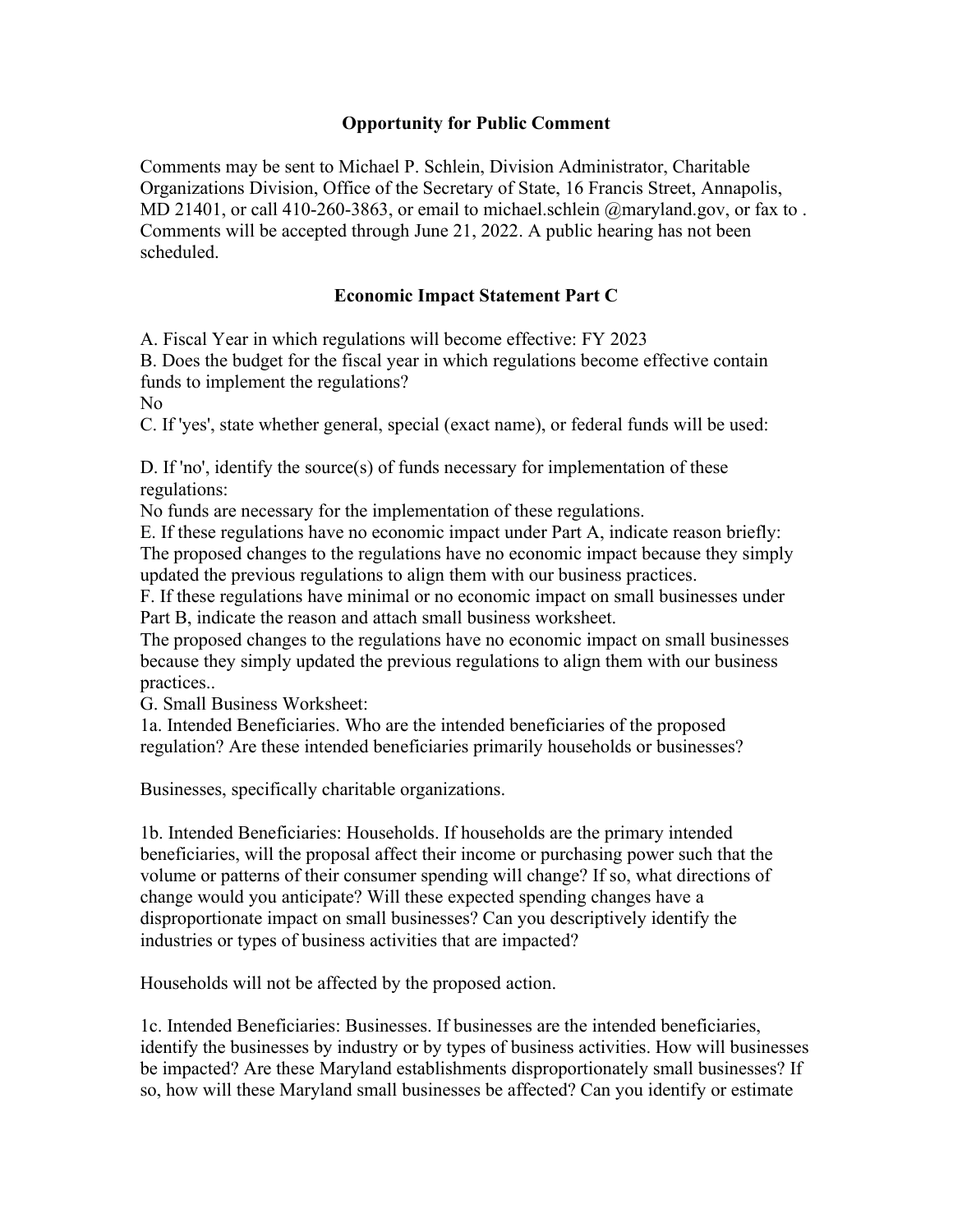the present number of small businesses affected? Can you estimate the present total payroll or total employment of small businesses affected?

Neither charities nor for profit businesses will be affected by the proposed action.

2a. Other Direct or Indirect Impacts: Adverse. Businesses may not be the intended beneficiaries of the proposal. Instead, the proposal may direct or otherwise cause businesses to incur additional expenses of doing business in Maryland. Does this proposal require Maryland businesses to respond in such a fashion that they will incur additional work-time costs or monetary costs in order to comply? Describe how Maryland establishments may be adversely affected. Will Maryland small businesses bear a disproportionate financial burden or suffer consequences that affect their ability to compete? Can you estimate the possible number of Maryland small businesses adversely affected? (Note that small business compliance costs in the area of regulation are the sum of out-of-pocket (cash) costs plus time costs — usually expressed as payroll, akin to calculations for legislative fiscal notes. Precise compliance costs may be difficult to estimate, but the general nature of procedures that businesses must accomplish to comply can be described.)

None.

2b. Other Direct or Indirect Impacts: Positive. Maryland businesses may positively benefit by means other than or in addition to changed consumer spending patterns. How may Maryland businesses be positively impacted by this initiative? Will Maryland small businesses share proportionately or disproportionately in these gains? Can you estimate the possible number of Maryland small businesses positively affected?

# None.

3. Long-Term Impacts. There are instances where the longer run economic impact effect from regulations differ significantly from immediate impact. For example, regulations may impose immediate burdens on Maryland small businesses to comply, but the overall restructuring of the industry as a consequence of monitoring and compliance may provide offsetting benefits to the affected small businesses in subsequent years. Can you identify any long run economic impact effects on Maryland small businesses that over time (a) may compound or further aggravate the initial economic impact described above, or (b) may mitigate or offset the initial economic impact described above?

There is no long-term economic impact.

4. Estimates of Economic Impact. State Government Article, §2-1505.2 requires that an agency include estimates, as appropriate, directly relating to: (1) cost of providing goods and services; (2) effect on the work force; (3) effect on the cost of housing; (4) efficiency in production and marketing; (5) capital investment, taxation, competition, and economic development; and (6) consumer choice.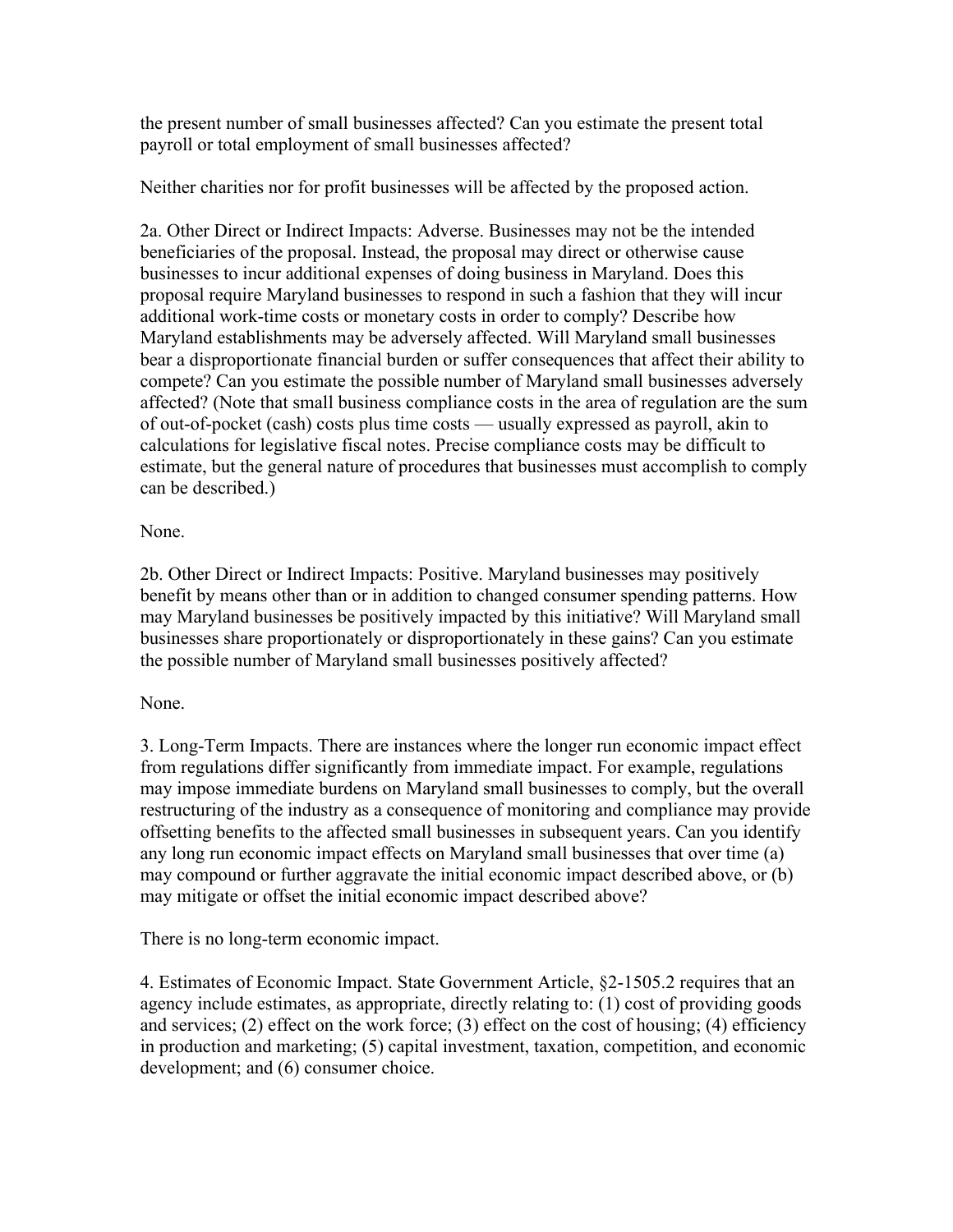(1) There is no anticipated effect on the cost of providing goods and services; (2) There is no anticipated effect on the work force; (3) There is no anticipated effect on the cost of housing; (4) There is no anticipated effect on efficiency in production and marketing; (5) There is no anticipated capital investment, taxation, competition, and economic development; and (6) There is no anticipated effect on consumer choice.

### Attached Document:

#### **.02 Definitions.**

A. "Act" means the Maryland **[**Charitable**]** Solicitations Act, Business Regulation Article, Title 6, Annotated Code of Maryland.

B.—C. (text unchanged)

D. "Petitioner" means any person requesting **[**a hearing,**]** a regulation change**[**,**]** or a declaratory ruling.

*E. "Respondent" means any person requesting a hearing from the Secretary of State pursuant to Business Regulation Article, §6-205(g)(1), Annotated Code of Maryland, and following receipt of a cease and desist order issued by the Secretary of State or Attorney General as authorized by Business Regulation Article, §6-205(b)(2), Annotated Code of Maryland.* 

### **.03 Petition for Adoption of Regulations.**

A.—B. (text unchanged)

C. Submission, Consideration, and Disposition. The petition shall be filed with the Secretary for **[**his**]** *their* consideration and disposition. The Secretary shall mail promptly to each person requesting the promulgation, amendment, or repeal of any regulation a notice of filing indicating the date of receipt of the petition. Within 60 days of the receipt, the Secretary shall either deny the petition in writing and state the reasons for **[**his**]** *their* denial, or institute appropriate regulation-promulgation procedures in accordance with the Administrative Procedure Act, and notify the petitioner in writing of this action.

### **.04 Petition for Declaratory Ruling.**

A.—B. (text unchanged)

C. Submission, Consideration, and Disposition. The petition shall be filed with the Secretary for **[**his**]** *their* consideration and disposition. The Secretary shall mail promptly to each person requesting a declaratory ruling a notice of filing indicating the date of receipt of the petition. The Secretary shall consider the petition and may issue the declaratory ruling requested. The Secretary shall notify the petitioner in writing within 30 days of the date of receipt of the petition of whatever action **[**he decides**]** *they decide* to take and state the reasons for **[**his**]** *their* decision.

#### **.05 Right to a Hearing.**

A. (text unchanged)

B. Notice.

(1) (text unchanged)

(2) This written notice shall:

(a) (text unchanged)

*(b) Advise the person of the right to request a reasonable accommodation for a party, witness, or representative who cannot hear, speak, or understand the spoken or written English language;*

**[**(b)**]** *(c)*—**[**(c)**]** *(d)* (text unchanged)

*C. Request for Accommodations.*

*(1) Upon receipt of a request for accommodation, the Secretary of State's Office shall provide a qualified interpreter during the proceeding in which the party, witness, or representative is participating.*

*(2) An interpreter shall take an oath or affirmation that the interpreter will accurately interpret the proceedings. (3) If a party, witness, or representative requests an accommodation, the Office shall provide a reasonable accommodation as required by the Americans with Disabilities Act.*

# **.07 Date of Hearing** *— Timing***.**

**[**The Secretary shall hold the hearing within 60 days of the date a request for a hearing is received.**]** *A. Within 30 days after a request is submitted by a respondent, the Secretary of State shall hold a hearing in* 

*accordance with State Government Article, Title 10, Subtitle 2, Annotated Code of Maryland.*

*B. For all other hearing requests, the Secretary shall hold the hearing as promptly as possible and within a reasonable time of the date a request for a hearing is received.*